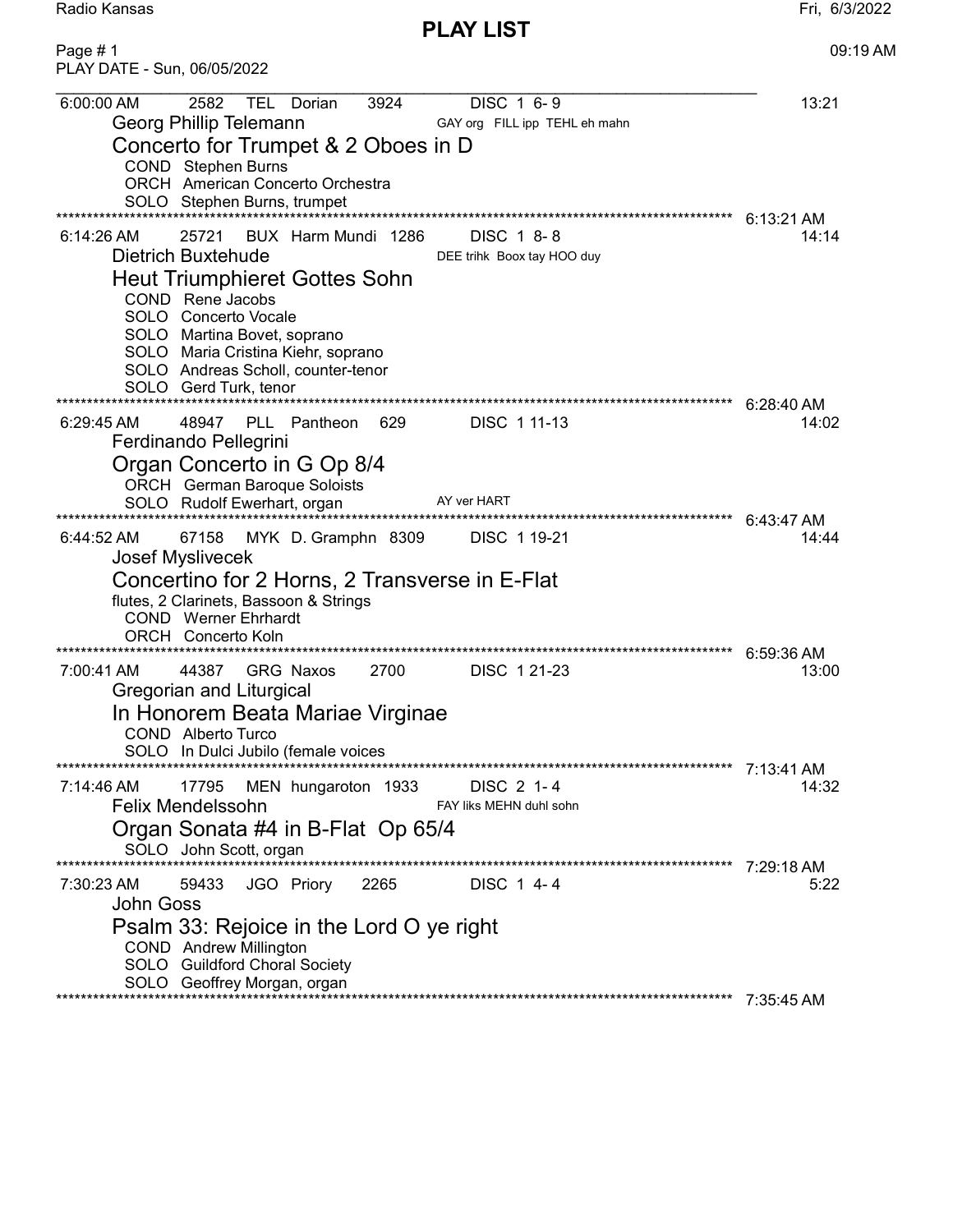| Radio Kansas                            |       |               |      |                  | Fri, 6/3/2022 |
|-----------------------------------------|-------|---------------|------|------------------|---------------|
|                                         |       |               |      | <b>PLAY LIST</b> |               |
| Page # 2<br>PLAY DATE - Sun, 06/05/2022 |       |               |      |                  | $09:19$ AM    |
| 7:36:50 AM                              | 58071 | WI M hvnerion | 3186 | DISC 1 2-2       | 4:57          |

| 7:36:50 AM                          | <b>Thomas Attwood Walmisley</b>             |           | 58071 WLM hyperion                                                    | 3186 | DISC 1 2-2                    |                              |                                |              | 4:57  |
|-------------------------------------|---------------------------------------------|-----------|-----------------------------------------------------------------------|------|-------------------------------|------------------------------|--------------------------------|--------------|-------|
| Psalm 19                            | COND John Scott<br>SOLO Andrew Lucas, organ |           | ORCH St. Paul's Cathedral Choir                                       |      |                               |                              |                                |              |       |
|                                     | *******************                         |           |                                                                       |      |                               |                              |                                | 7:41:47 AM   |       |
| 7:42:52 AM                          | 58735<br><b>Michael Holtzel</b>             |           | $HO1$ MD+G                                                            | 3355 | DISC 1 2-5                    |                              |                                |              | 15:10 |
|                                     | <b>COND</b> Michael Holtzel                 |           | St. George Hymn for Horns in D<br><b>ORCH</b> Die Detmolder Hornisten |      |                               |                              |                                |              |       |
| 7:59:07 AM                          | 19470                                       | JSB Erato |                                                                       | 4473 | DISC 2 1-7                    |                              |                                | 7:58:02 AM   | 19:33 |
|                                     | Johann Sebastian Bach                       |           |                                                                       |      |                               |                              | YOH hahn Seh BAH stee ihn BAHK |              |       |
|                                     |                                             |           | Cantata #172: Erschallet, ihr Lieder BWV 172                          |      |                               |                              |                                |              |       |
|                                     |                                             |           | Resound now ye lyrics, ring out ye lyres                              |      |                               |                              |                                |              |       |
|                                     | COND Ton Koopman                            |           |                                                                       |      | Tahn COPE mahn                |                              |                                |              |       |
|                                     |                                             |           | ORCH Amsterdam Baroque Orchestra                                      |      |                               |                              |                                |              |       |
|                                     |                                             |           | SOLO Barbara Schlick, soprano                                         |      |                               |                              |                                |              |       |
|                                     | SOLO Kai Wessel, alto                       |           |                                                                       |      |                               |                              |                                |              |       |
|                                     | SOLO Klaus Mertens, bass                    |           | SOLO Christoph Pregardien, tenor                                      |      |                               |                              |                                |              |       |
|                                     |                                             |           | SOLO Amsterdam Baroque Choir                                          |      |                               |                              |                                |              |       |
|                                     |                                             |           | **********************************                                    |      |                               |                              | *******************            | $8:18:40$ AM |       |
| $8:19:45$ AM                        | 1708                                        |           | MEN Pro Organo 3097                                                   |      | DISC 1 11-12                  |                              |                                |              | 10:12 |
|                                     | <b>Felix Mendelssohn</b>                    |           |                                                                       |      |                               | FAY liks MEHN duhl sohn      |                                |              |       |
|                                     |                                             |           | Organ Sonata #3 in A Op 65/3                                          |      |                               |                              |                                |              |       |
|                                     | SOLO Marilyn Keiser, organ                  |           |                                                                       |      |                               |                              |                                | 8:29:57 AM   |       |
| 8:31:02 AM<br><b>Walter Parratt</b> | 57700                                       |           | PAA hungaroton 5848                                                   |      | DISC 112-12                   |                              |                                |              | 9:25  |
| Psalm 104                           |                                             |           |                                                                       |      |                               |                              |                                |              |       |
|                                     | COND John Scott                             |           |                                                                       |      |                               | Choir of St Paul's Cathedral |                                |              |       |
|                                     | SOLO Huw Williams, organ                    |           | SOLO Choir of St Paul's Cathedral                                     |      |                               |                              |                                |              |       |
|                                     |                                             |           |                                                                       |      |                               |                              |                                | 8:40:27 AM   |       |
| 8:41:32 AM                          | 64655                                       |           | <b>BTN RoundTop</b>                                                   | 7512 | DISC 1 2-2                    |                              |                                |              | 26:08 |
|                                     | <b>Benjamin Britten</b>                     |           |                                                                       |      | Benjamin BRIH tehn            |                              |                                |              |       |
|                                     | War Requiem: Dies Irae                      |           |                                                                       |      |                               |                              |                                |              |       |
|                                     | <b>COND</b> Robert Shafer                   |           |                                                                       |      |                               |                              |                                |              |       |
|                                     | SOLO The Washington Chorus                  |           | ORCH The Washington Orchestra                                         |      |                               |                              |                                |              |       |
|                                     |                                             |           | SOLO Christine Goerke, soprano                                        |      |                               |                              |                                |              |       |
|                                     | SOLO Richard Clement, tenor                 |           |                                                                       |      |                               |                              |                                |              |       |
|                                     |                                             |           | SOLO Richard Stilwell, baritone                                       |      |                               |                              |                                |              |       |
|                                     |                                             |           |                                                                       |      |                               |                              |                                | 9:07:40 AM   |       |
| $9:08:45$ AM<br><b>Cesar Franck</b> | 8239                                        | FNK Erato |                                                                       | 4591 | DISC 2 1-3<br>SAY-zahr FRAHNK |                              |                                |              | 8:58  |
|                                     |                                             |           | Prelude, Fugue, and Variation in b Op 18                              |      |                               |                              |                                |              |       |
| SOLO Marie-Claire Alain, organ      |                                             |           |                                                                       |      |                               |                              |                                |              |       |
|                                     |                                             |           |                                                                       |      |                               | Marie-Claire Uh LAH(n)       |                                |              |       |